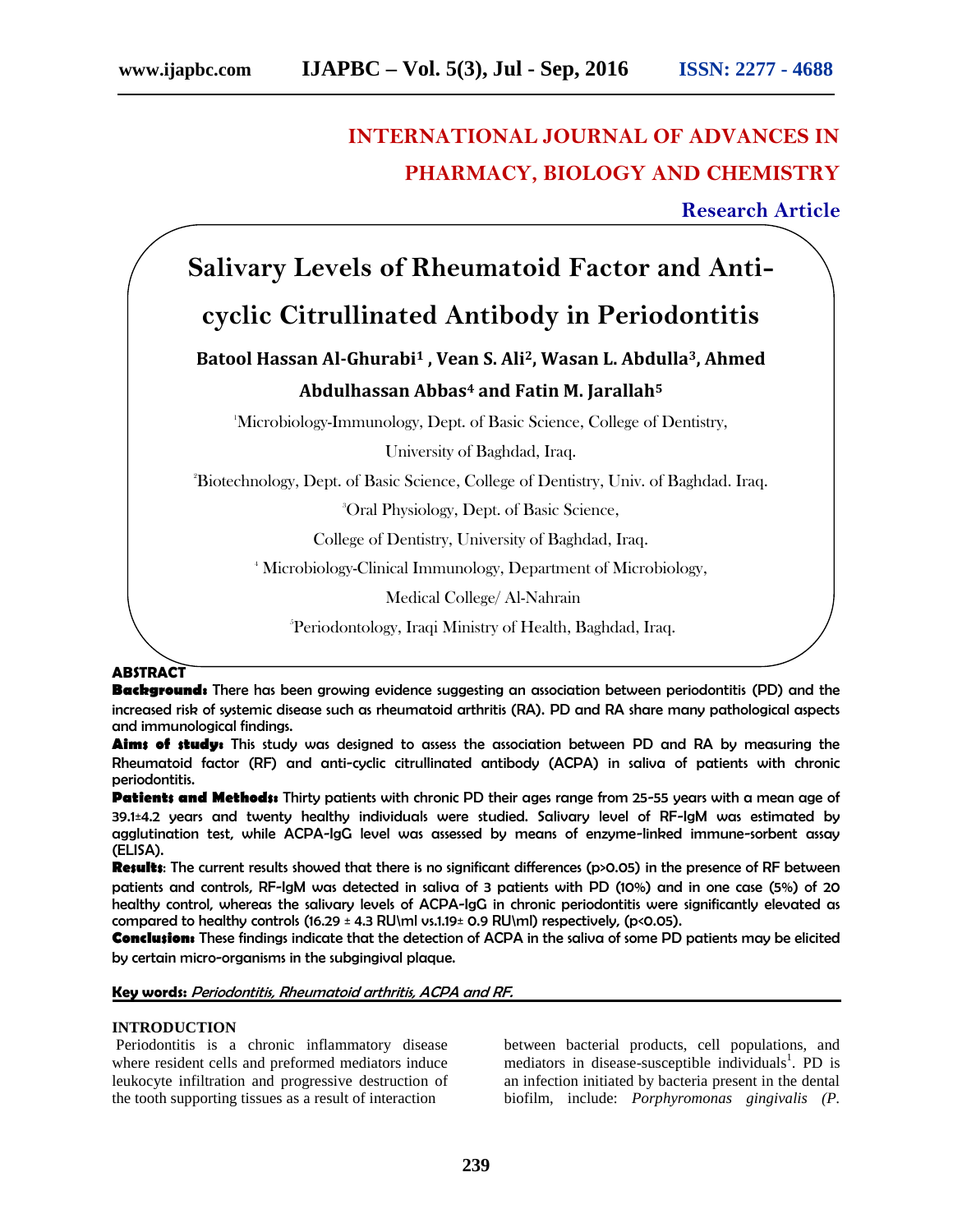*gingivalis), Prevotella intermedia, Tannerella forsythia, and Aggregatibacter actinomycetem comitans* 2, 3 .

RA is a systemic autoimmune disease characterized by progressive joint destruction and a variety of systemic manifestations resulting from chronic inflammation. It affects approximately 1% of the adult population. RA is characterized by the inflammation of the synovial membrane, leading to an invasion of the synovial tissue into the adjacent cartilage matrix with degradation of the articular cartilage and bone<sup>4, 5</sup>. Citrullination or deamination is the term used for a genetic modification of the amino acid arginine in a protein into the amino acid citrulline and caused by enzymatic activity through Peptidyl-Arginine Deaminases (PAD) enzyme. It has been found that *P. gingivalis* is currently the only known bacterium with the expression of PAD which is involved in citrullination. ACCP are highly specific for RA and have been implicated in disease etiology, it may be detected in roughly 50-60% of patients with early RA  $<sup>6, 7</sup>$ .</sup>

Studies report there is a correlation between both PD and RA since the mechanisms for the development of RA have consonance with the pathogenesis of chronic PD. Both PD and RA present an imbalance between pro-inflammatory and anti-inflammatory cytokines, which is deemed responsible for the tissue damage. In this sense, both conditions are associated with destruction of bone, mediated by inflammatory cytokines such as interleukin-1, tumor necrosis factor and prostaglandin E2<sup> $5, 8, 9$ </sup>. This study was designed to assess the association between PD and RA by measuring the RF and ACPA in saliva of patients with chronic periodontitis.

#### **SUBJECTS AND METHODS**

A total of 30 patients with chronic PD were studied, their ages range from 25-55 years with a mean age of 39.1±4.2 years. They were selected among people referring to periodontics departments in College of Dentistry, Baghdad University for diagnosis and treatment of PD from November 2012 till January 2013, who were volunteers to participate in this study. Diagnosis was performed by dentists "single examiner", the subjects were without treatment and with no other chronic or systemic diseases. Apparently healthy volunteers consisted of 30 individuals who were their age range (20-55) years with a mean age of  $36.2 \pm 6.1$  years considered as control. Three ml of whole unstimulated saliva were collected using plastic test tubes. Then saliva centrifuged at 1000 rpm for 10 minutes, the supernatants were aspirated immediately, divided into aliquots and kept at -20 until used for ACPA

assay. RF- IgM was estimated by agglutination test (RF-Spinreact S.A. / Spain), whereas ACCP- IgG, was estimated by using commercially available ELISA and performed as recommended in leaflet with kit (ACCP-Human GmbH. Wiesbaden/ Germany).

Statistical analysis: It was assessed using P (Bonferroni-test), Spearman test. P values of  $P<0.05$ were considered significant.

#### **RESULTS**

The present study was performed on 30 patients with PD and 20 healthy individuals without any periodontal disease. There were 17 males and 13 females in the PD patients, and there were 10 males and 10 females in the healthy individuals group.

Table (1) showed that the mean age of PD patients was 39.1±4.2 years, whereas for healthy subjects was  $36.2\pm6.1$  years with no significant differences  $(p>0.05)$ . The current results showed that there is no significant differences in the presence of RF  $(p>0.05)$ between patients and controls, RF-IgM was detected in saliva of 3 patients with PD (10%) and in one case (5%) of 20 healthy control, whereas the salivary levels of ACPA-IgG in chronic PD were significantly elevated as compared to healthy controls  $(16.29 \pm 4.3)$ RU\ml vs.1.19 $\pm$  0.9 RU\ml) respectively, (p<0.05), table (2).

#### **DISCUSSION**

Clinical studies of RA and periodontal disease have provided evidence for a significant association between the two disorders. Patients with PD have a higher prevalence of RA than patients without PD and it may be hypothesized that periodontal disease plays a role as a triggering factor for RA  $\rm ^{9}$ .

The current results showed that there is no significant difference in the occurrence of RF between patients and controls, whereas the salivary level of ACPA patients was significantly elevated as compared to healthy controls. In study conducted by The and Ebersole  $10$  showed that patients with PD who were RF-positive presented elevated Ig-M and IgG against certain periodontophathic species versus RF-negative PD subjects. Moerover, Molitor and colleagues reported that ACCP titters were considerably higher in RA patients with moderate to severe PD than in RA patients without PD $^{11}$ . In contrast Mukhtar *et al.*, <sup>12</sup> reported that in RA patients with PD the mean ACCP level was high as compared to that of control and PD groups respectively. But there is no statistically significant differences were observed in ACCP level between PD group and control group. However, pathogen-specific immunoglobin (IgG and IgA) levels against periodontopathic bacteria have been found to be raised in the synovial fluid of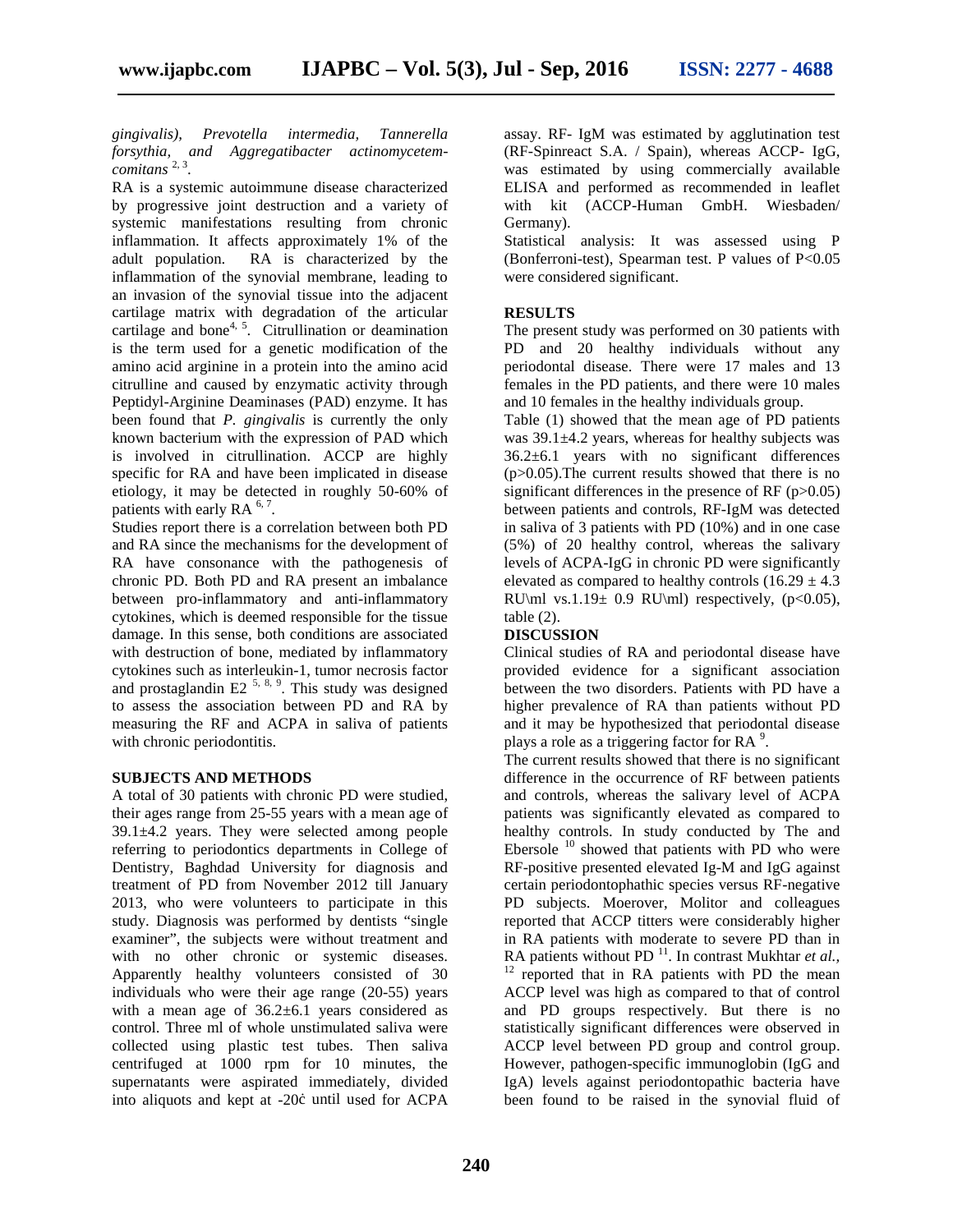patients with RA, pointing towards the possibility that these antibodies directed against periodontopathic bacteria could be important in the etiopathogenesis of RA  $^{13, 14}$ . The increase in level of salivary ACCP could be attributed to the fact that *P. g* is the common oral pathogen strongly involved in the pathogenesis of PD. This bacterium is a gram negative anaerobic that is recognized to be the only bacterium known to express PAD enzyme which has been identified as a susceptibility factor for RA. Therefore, bacteria play a role in peptide

citrullination and involved in loss of self tolerance and development of  $RA$ <sup>15, 16, 17</sup>. These findings indicate that the ACPA detected in the saliva of some periodontitis patients may be elicited by certain micro-organisms in the subgingival plaque. However; our results that supports the hypothesis that oral infections play a role in rheumatoid arthritis pathogenesis, of special importance is the impact of periodontal pathogens, such as *Porphyromonas gingivalis* on citrullination.

**Table 1 Age and gender distribution of the studied groups**

|             |               | <b>Study groups</b>          |                                  |                |
|-------------|---------------|------------------------------|----------------------------------|----------------|
|             |               | <b>PD</b> Patients<br>$n=30$ | <b>Healthy control</b><br>$n=20$ | <b>P-value</b> |
| Age         |               |                              |                                  |                |
| Age (years) | Range         | $(25-55)$                    | $(20-55)$                        | p > 0.05       |
|             | Mean $\pm SD$ | $39.1 \pm 4.2$               | $36.2 \pm 3.1$                   |                |
| Gender      | Male          | 17(57%)                      | 13(43%)                          |                |
|             | Female        | $10(50\%)$                   | $10(50\%)$                       |                |

**Table 2 Chronic PD patients-healthy control difference in salivary levels of RF and ACPA.**

|                 | <b>Study groups</b>          |                                  |                                  |  |
|-----------------|------------------------------|----------------------------------|----------------------------------|--|
|                 | <b>PD</b> Patients<br>$n=30$ | <b>Healthy control</b><br>$n=20$ | <b>T</b> -test<br><b>P-value</b> |  |
| RF              |                              |                                  |                                  |  |
| <b>Positive</b> | $3(10\%)$                    | 1(5%)                            | p > 0.05                         |  |
| <b>ACCP</b>     |                              |                                  |                                  |  |
| Range           | $(2.7 - 24.5)$               | $(1.1-4.6)$                      |                                  |  |
| $Mean \pm SD$   | $16.29 \pm 4.3$              | $1.19 \pm 0.9$                   | p<0.05                           |  |

#### **REFERENCES**

- 1. Philstrom BL, Michalowicz BS, Johnson NW. Periodontal diseases. Lancet, 2005; 366 (9499):1809–20.
- 2. Belibasakis GN, Reddi D and Bostanci N. *Porphyromonas gingivalis* induces RANKL in T-cells. Inflammation, 2011; 34(2): 133– 138.
- 3. Yucel-Lindberg T and Båge T. Inflammatory mediators in the pathogenesis of periodontitis. Expert Reviews in Molecular Medicine, 2013; 15(7): 1–13.
- 4. Anandarajah AP. Clinical aspects of rheumatoid arthritis: highlights from the2010 ACR conference. Int. J Clin Rheumatol, 2011; 6(3): 267–272.
- 5. McInnes IB and Schett G. The pathogenesis of rheumatoid arthritis. The New England Journal of Medicine, 2011; 365 (23):2205–2219.
- 6. Liao F, Li Z, Wang Y, Shi B, Gong Z, Cheng X. *Porphyromonas gingivalis* may play an important role in the pathogenesis of